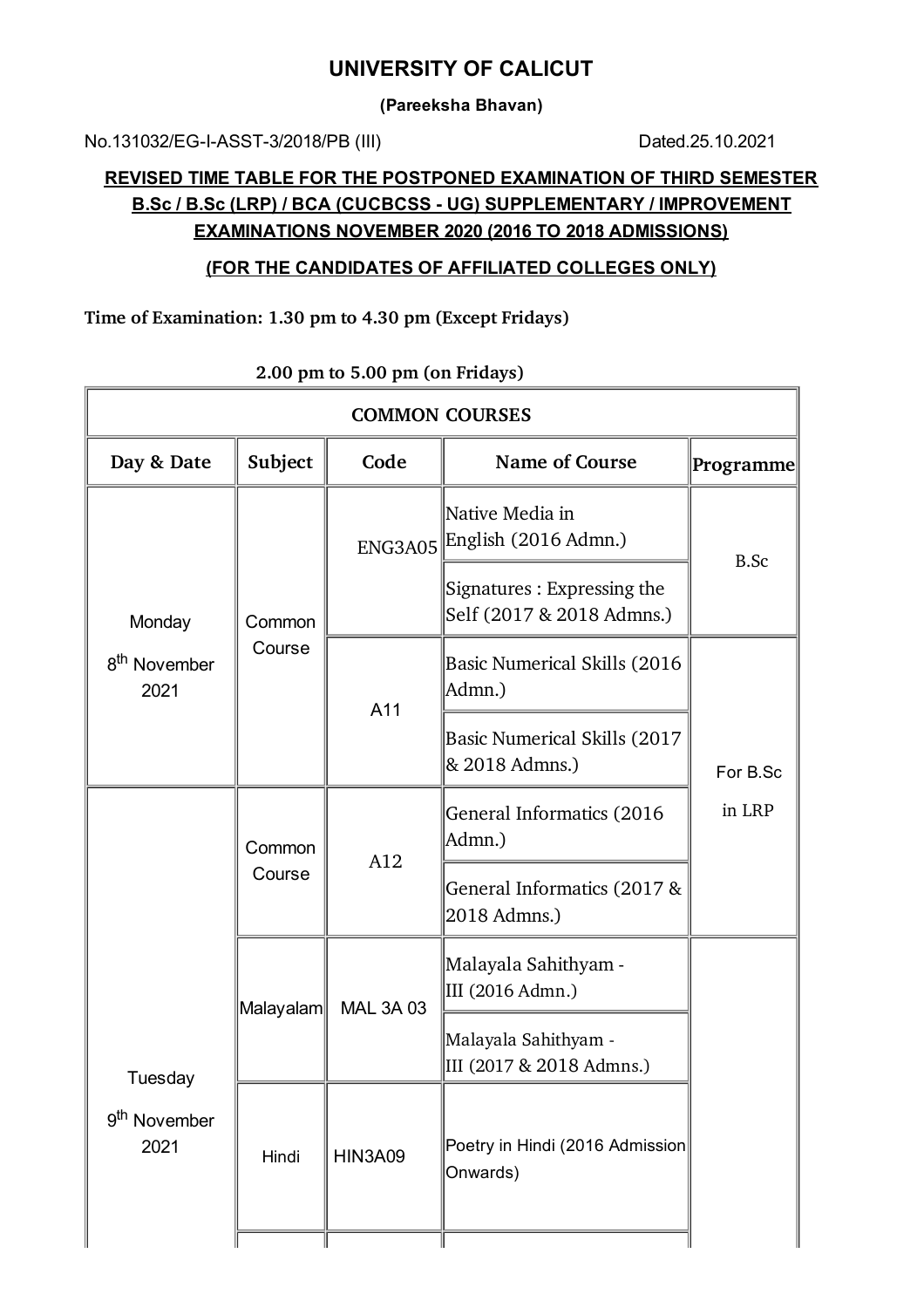|                                             | Arabic                                                                         | ARB3A09     |                              |                                                                     | Literature in Arabic (Common<br>with BA Functional Arabic)<br>(2016 Admn.)<br>Reading Arabic Literature - II<br>(2017 & 2018 Admns.) |      |  |
|---------------------------------------------|--------------------------------------------------------------------------------|-------------|------------------------------|---------------------------------------------------------------------|--------------------------------------------------------------------------------------------------------------------------------------|------|--|
| Tuesday<br>9 <sup>th</sup> November<br>2021 | Sanskrit                                                                       | SKT3A09(01) |                              | Drama & Alankara (2016)<br>Admission Onwards)                       |                                                                                                                                      | B.Sc |  |
|                                             | Tamil                                                                          |             | <b>TML 3A09</b>              |                                                                     | <b>Translation and</b><br>Communication (2016 Admn.)                                                                                 |      |  |
|                                             |                                                                                |             |                              | <b>Translation and Communication</b><br>(2017 & 2018 Admns.)        |                                                                                                                                      |      |  |
|                                             | Urdu                                                                           | URD3A09(01) |                              | Adab Aur Nazariyath (2016<br>Admission Onwards)                     |                                                                                                                                      |      |  |
|                                             |                                                                                | GER3A09     |                              | Literature in German (2016<br>Admn.)                                |                                                                                                                                      |      |  |
|                                             | German                                                                         |             |                              | Literature in German (Selected<br>Readings) (2017 &<br>2018 Admns.) |                                                                                                                                      |      |  |
|                                             |                                                                                |             |                              | Literature in French (2016<br>Admn.)                                |                                                                                                                                      |      |  |
|                                             | French                                                                         |             | <b>FRE3A09</b>               |                                                                     | Literature in French (2017 &<br>2018 Admns.)                                                                                         |      |  |
| <b>CORE COURSES</b>                         |                                                                                |             |                              |                                                                     |                                                                                                                                      |      |  |
| Wednesday                                   | Mathematics                                                                    |             | MAT3B03                      |                                                                     | <b>Calculus &amp; Analytical Geometry</b>                                                                                            |      |  |
| 10 <sup>th</sup> November<br>2021           | Physics /<br><b>Applied Physics</b>                                            |             | PHY3B03/<br><b>APY 3B 03</b> |                                                                     | Mechanics                                                                                                                            |      |  |
|                                             | Chemistry<br><b>Botany</b><br>Zoology<br>Costume &<br><b>Fashion Designing</b> |             | CHE3B03                      |                                                                     | Physical Chemistry - I                                                                                                               |      |  |
|                                             |                                                                                |             | BOT3B03                      |                                                                     | Micro Biology, Mycology,<br>Lichenology & Plant Pathology                                                                            |      |  |
|                                             |                                                                                |             | ZOL3B03                      |                                                                     | Animal Diversity: Chordata - Part I                                                                                                  |      |  |
|                                             |                                                                                |             | CFD3B03                      |                                                                     | Design Concept Methodology                                                                                                           |      |  |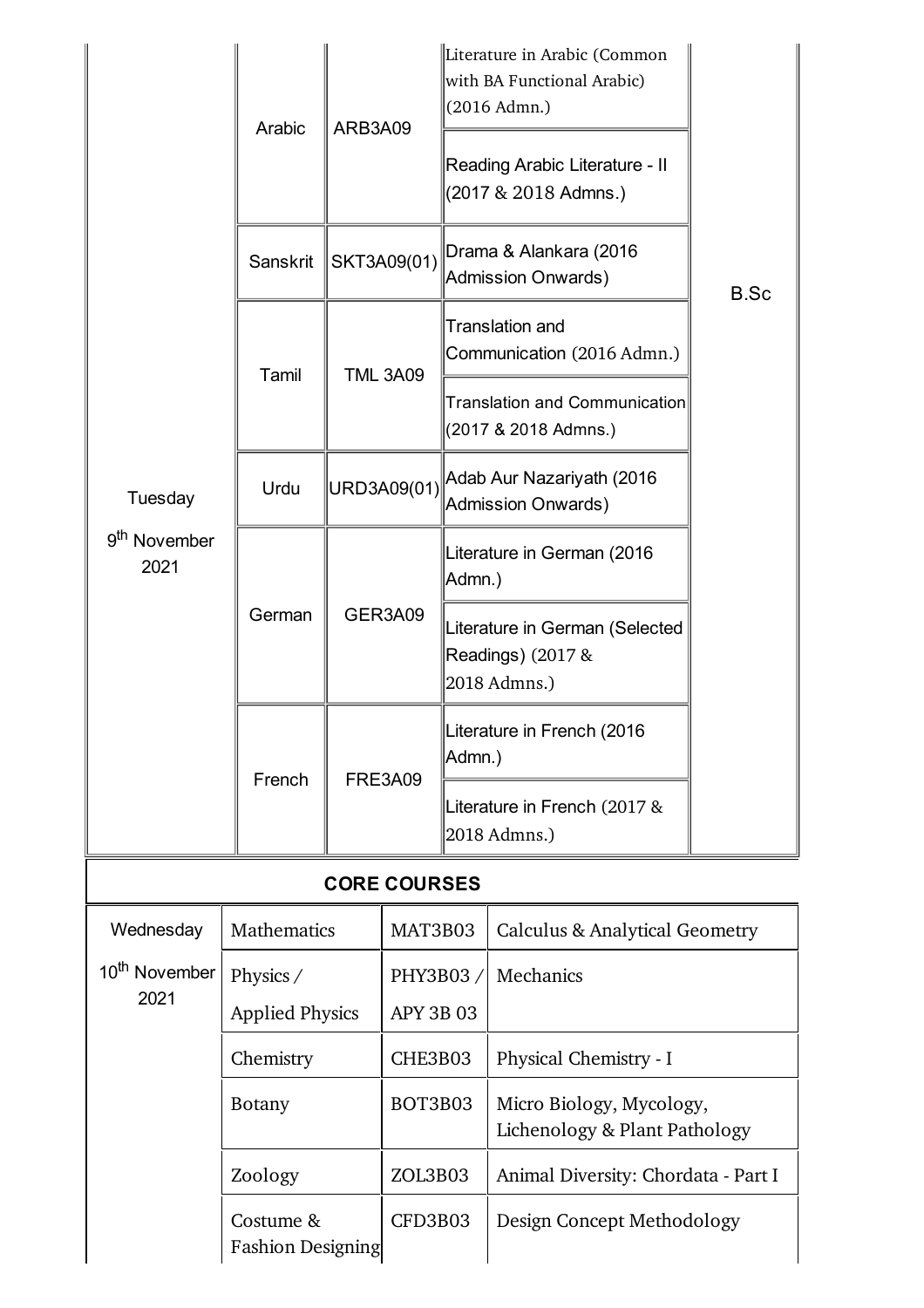|                                                | Computer Science BCS3B04               |                  | <b>Fundamentals of Digital Electronics</b><br>(2016 Admn.)    |
|------------------------------------------------|----------------------------------------|------------------|---------------------------------------------------------------|
|                                                | <b>Computer Science</b>                | BCS3B04          | Data Structures using C (2017 &<br>2018 Admns.)               |
|                                                | <b>BCA</b>                             | BCA3B03          | Data Base Design & RDBMS                                      |
|                                                | Electronics                            | ELE3B04          | Analog & Digital Integrated Circuits                          |
|                                                | Information                            | BIT3B03          | Database Design and RDBMS (2016)<br>Admn.)                    |
|                                                | Technology                             |                  | Database Design and RDBMS<br>(2017 & 2018 Admns.)             |
|                                                | Psychology                             | PSY3B01          | Child and Adolescent Development<br>(2016 Admn.)              |
|                                                |                                        |                  | Psychological Measurement and<br>Testing (2017 & 2018 Admns.) |
|                                                | <b>Statistics</b>                      | STS3B03          | <b>Statistical Estimation</b>                                 |
|                                                | Microbiology                           | MBY3B04          | Environmental & Sanitation<br>Microbiology (2016 & 2017Admn)  |
|                                                |                                        | MBG3B03          | Environmental & Sanitation<br>Microbiology (2018 Admn.)       |
| Wednesday<br>10 <sup>th</sup> November<br>2021 | Biochemistry                           | <b>BCH 3B 03</b> | Techniques in Biochemistry                                    |
|                                                | Aquaculture                            | <b>AQC 3B 05</b> | <b>Fisheries &amp; Population Dynamics</b>                    |
|                                                | Environmental &<br>Water<br>Management | <b>EWM 3B03</b>  | Chemistry of the Environment                                  |
|                                                | Family &<br>Community                  | <b>FCS 3B 03</b> | Research Methodology &<br>Bioinformatics (2016 Admn.)         |
|                                                | Science                                |                  | Research Methodology &<br>Bioinformatics (2017 & 2018Admns)   |
|                                                | Food Technology                        | FTL3B05          | Technology of Food<br>Preservation (2016 Admn.)               |
|                                                |                                        |                  | Technology of Food<br>Preservation (2017 & 2018Admns.)        |
|                                                |                                        |                  |                                                               |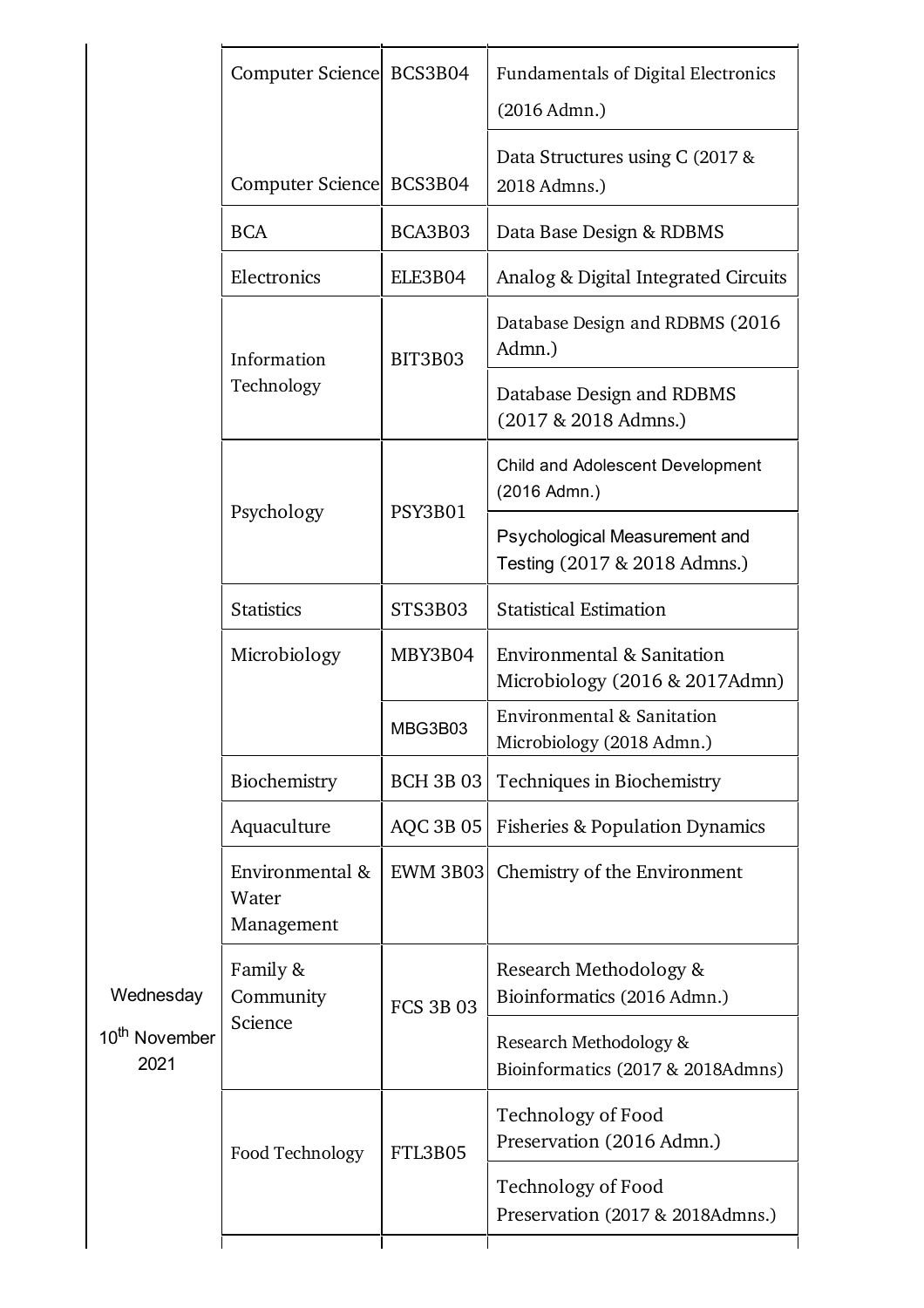|                                                |                                                                     |                      | Climatology (2016 Admn.)                                                                                                                         |  |
|------------------------------------------------|---------------------------------------------------------------------|----------------------|--------------------------------------------------------------------------------------------------------------------------------------------------|--|
|                                                | Geography                                                           | GRY3B03              | Climatology (2017 & 2018Admns.)                                                                                                                  |  |
|                                                | Geology                                                             | GLY3B05              | Crystallography                                                                                                                                  |  |
|                                                | <b>Plant Science</b>                                                | PLA3B03              | Algae, Fungi, Lichens,<br>Bacteria, Viruses and Plant Disease                                                                                    |  |
|                                                | Instrumentation                                                     | ITN3B03              | Measurement Techniques (2016 &<br>2017 Admns.)                                                                                                   |  |
|                                                |                                                                     |                      | Measurement Techniques (2018)<br>Admn.)                                                                                                          |  |
|                                                | <b>Bio Technology</b>                                               | BTY3B03              | <b>Bio Chemistry</b>                                                                                                                             |  |
| Wednesday<br>10 <sup>th</sup> November<br>2021 | Genetics                                                            | GEN3B03              | <b>Basic Genetics</b>                                                                                                                            |  |
|                                                | Hotel<br>Management &<br>Culinary Arts /<br><b>Catering Science</b> | HCA3B03<br>/ HCS3B03 | Advanced food and Beverage<br><b>Production -II (For Culinary Arts)</b><br>2016 Admission<br>onwards) & (For Catering<br>Science 2016 Admission) |  |
|                                                | Hotel                                                               | HCS3B03              | Advanced food and Beverage<br>Production - I (2016 Admission)                                                                                    |  |
|                                                | Management &<br><b>Catering Science</b>                             | <b>BSH3B03</b>       | Food Production - I (2017 & 2018)<br>Admns.)                                                                                                     |  |
|                                                |                                                                     | BHC3B03              | Food & Beverage Service                                                                                                                          |  |
|                                                | Counseling<br>Psychology                                            | CPY3B01              | Developmental Psychology-I                                                                                                                       |  |
| Wednesday<br>10 <sup>th</sup> November<br>2021 | Home Science-<br>(Textiles &<br>Fashion<br>Technology)              | HTF3B03              | <b>Computer Aided Fashion Design</b>                                                                                                             |  |